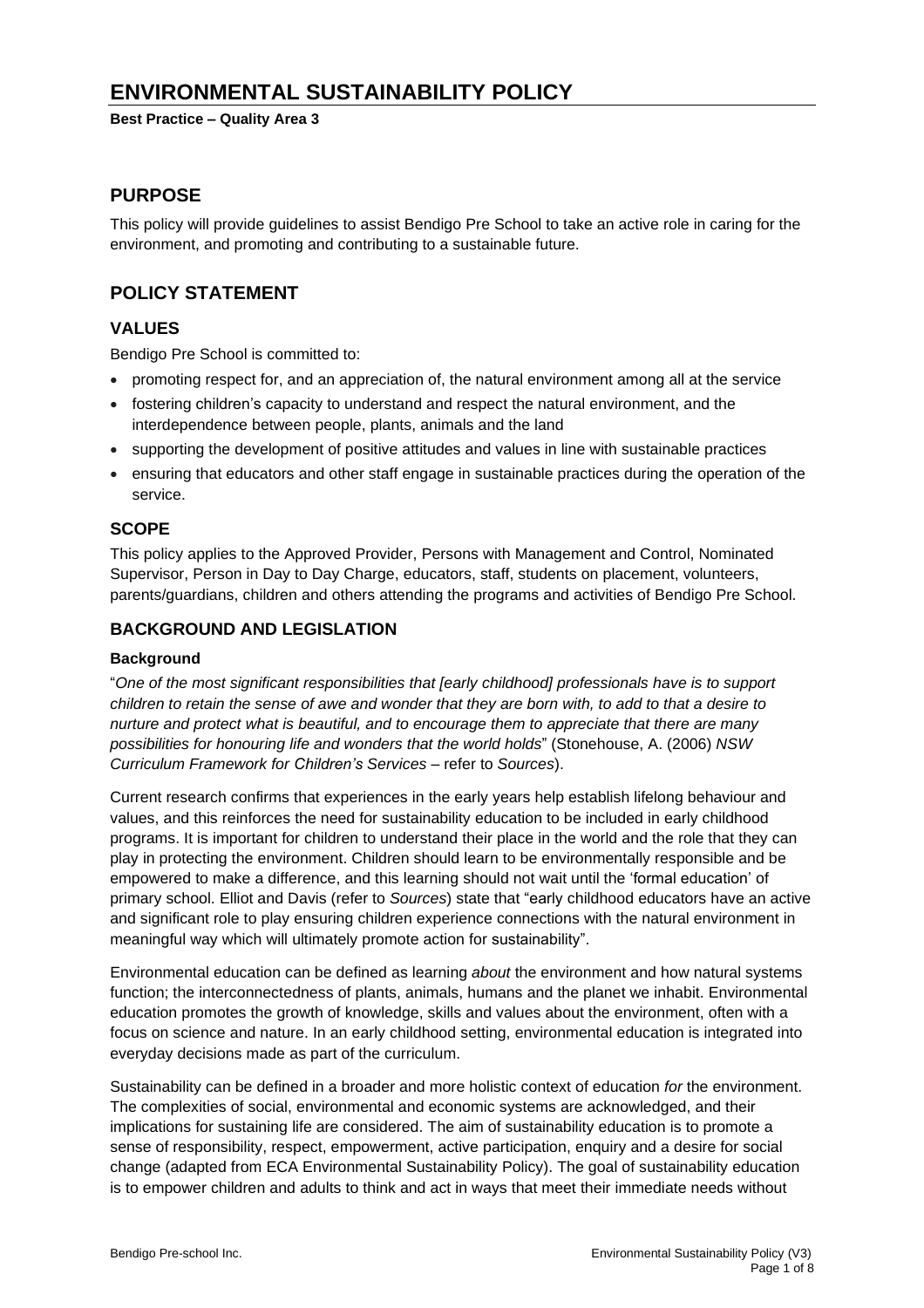jeopardising the potential of future generations to meet *their* own needs. Sustainable practice in early childhood settings requires a holistic approach that integrates all aspects of sustainability into service operations.

The *National Quality Standard* (Quality Area 3: Physical Environment) includes a discussion on the service taking an active role in caring for its environment and contributing to a sustainable future. As service providers to the community, education and care services have an opportunity not only to make reductions to waste, water and energy consumption through their operations, but to role-model sustainable living to young children in a world facing climate change, increasing levels of air, land and water pollution, and depleted natural resources.

### **Legislation and standards**

Relevant legislation and standards include but are not limited to:

- *Education and Care Services National Law Act 2010*
- *Education and Care Services National Regulations 2011*
- *National Quality Standard*, Quality Area 3: Physical Environment

The most current amendments to listed legislation can be found at:

- Victorian Legislation Victorian Law Today: <http://www.legislation.vic.gov.au/>
- Commonwealth Legislation ComLaw: <http://www.comlaw.gov.au/>

### **DEFINITIONS**

The terms defined in this section relate specifically to this policy. For commonly used terms e.g. Approved Provider, Nominated Supervisor, Regulatory Authority etc. refer to the *General Definitions* section of this manual.

**Environmental sustainability:** The responsible use and management of the planet's resources to ensure that they remain available and uncompromised for future generations to use and enjoy.

### **SOURCES AND RELATED POLICIES**

#### **Sources**

- *Belonging, Being & Becoming – The Early Years Learning Framework for Australia*: <http://education.gov.au/early-years-learning-framework#key%20documents>
- Department of Education, Australian Government (2011) *'Educators' Guide to the Early Years* Learning Framework for Australia: [http://docs.education.gov.au/documents/educators-guide-early](http://docs.education.gov.au/documents/educators-guide-early-years-learning-framework-australia)[years-learning-framework-australia](http://docs.education.gov.au/documents/educators-guide-early-years-learning-framework-australia)
- Environmental Education in Early Childhood (EEEC): <http://www.eeec.org.au/index.php>
- *Guide to the National Quality Standard*, ACECQA: [www.acecqa.gov.au](http://www.acecqa.gov.au/)
- Department of Education, Australian Government, *My Time, Our Place – Framework for School Age Care in Australia*: [https://www.acecqa.gov.au/sites/default/files/2018-](https://www.acecqa.gov.au/sites/default/files/2018-05/my_time_our_place_framework_for_school_age_care_in_australia_0.pdf) [05/my\\_time\\_our\\_place\\_framework\\_for\\_school\\_age\\_care\\_in\\_australia\\_0.pdf](https://www.acecqa.gov.au/sites/default/files/2018-05/my_time_our_place_framework_for_school_age_care_in_australia_0.pdf)
- *Victorian Early Years Learning and Development Framework*: <https://www.education.vic.gov.au/childhood/professionals/learning/Pages/veyldf.aspx>

#### **Service policies**

- *Child Safe Environment Policy*
- *Curriculum Development Policy*
- *Excursions and Service Events Policy*
- *Sun Protection Policy*
- *Supervision of Children Policy*
- *Water Safety Policy*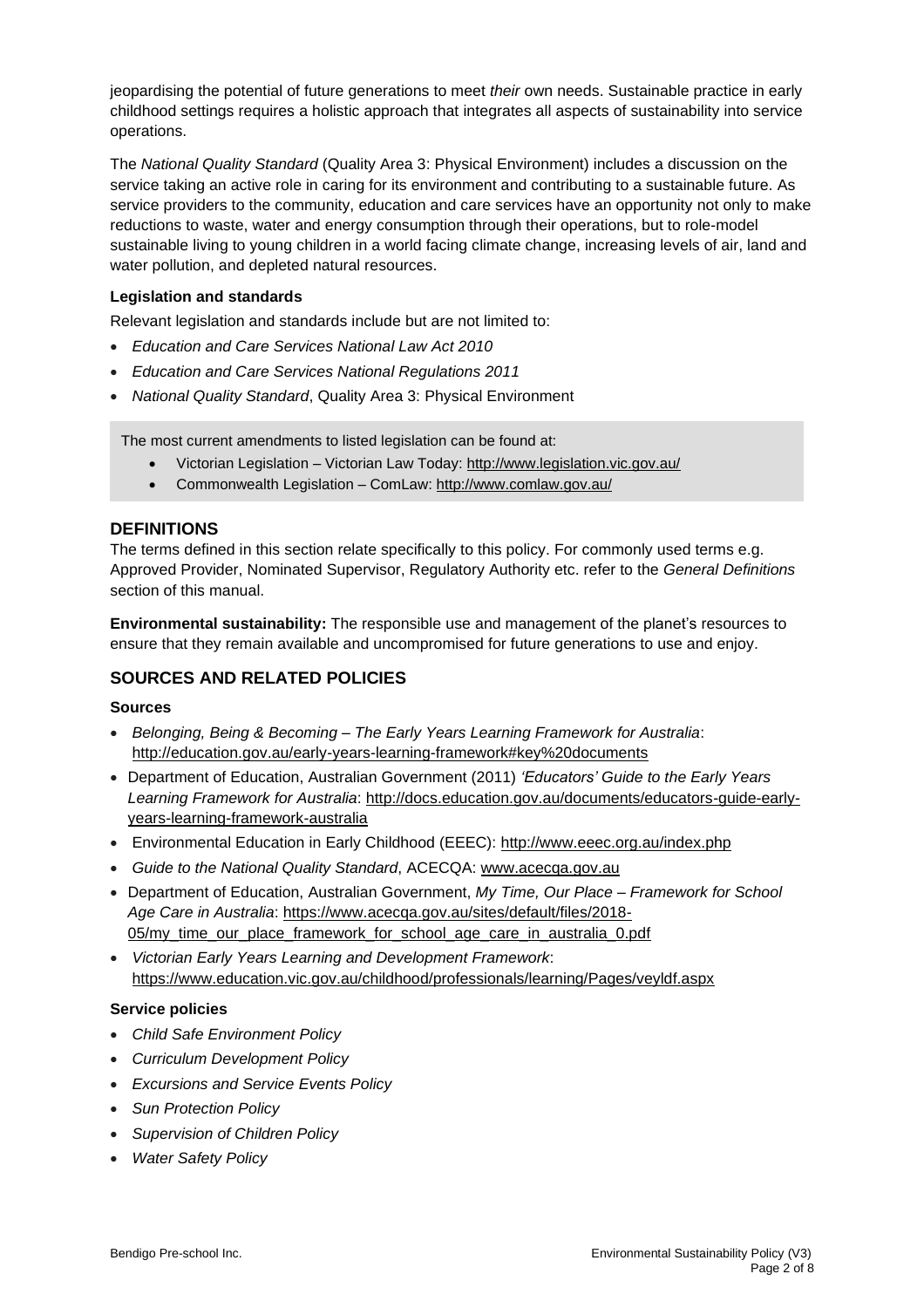## **PROCEDURES**

### **The Approved Provider and Persons with Management and Control is responsible for:**

- collaborating with the Nominated Supervisor, educators, staff, parents/guardians, children and others at the service to identify environmental sustainability strategies for implementation (refer to Attachment 1 – Strategies for environmental sustainability)
- allocating the necessary resources to implement the identified environmental sustainability strategies at the service
- ensuring the Nominated Supervisor and all staff are aware of their responsibilities under this *Environmental Sustainability Policy*
- ensuring the identified strategies (refer to Attachment 1 Strategies for environmental sustainability) are implemented at the service
- ensuring parents/guardians are aware of, and have access to, the *Environmental Sustainability Policy.*

### **The Nominated Supervisor and Person in Day to Day Charge is responsible for:**

- collaborating with the Approved Provider, educators, staff, parents/guardians, children and others at the service to identify environmental sustainability strategies for implementation at the service (refer to Attachment 1 – Strategies for environmental sustainability)
- implementing identified strategies for which they have responsibility at the service (refer to Attachment 1 – Strategies for environmental sustainability)
- ensuring environmental education and practices are incorporated into the curriculum (refer to *Curriculum Development Policy*)
- providing families with information about environmentally sustainable practices e.g. through displays, fact sheets and local community resources, and by ensuring that they have access to the *Environmental Sustainability Policy*
- making recommendations to the Approved Provider about green and sustainable options for the service, that reflect the guidelines within this policy
- seeking and applying for grants, where appropriate, to support the implementation of strategies within this policy
- keeping up to date with current research, resources and best practice through newsletters, journals and support agencies such as Environmental Education in Early Childhood (EEEC).

#### **Educators and other staff are responsible for:**

- collaborating with the Approved Provider, Nominated Supervisor, fellow educators/staff, parents/guardians, children and others at the service to identify environmental sustainability strategies for implementation at the service (refer to Attachment 1 – Strategies for environmental sustainability)
- implementing identified strategies for which they have responsibility at the service (refer to Attachment 1 – Strategies for environmental sustainability)
- engaging in activities that support the service to become more environmentally sustainable (e.g. recycling)
- incorporating environmental education and sustainable practices within the curriculum
- planning opportunities for children to connect with nature and the natural world at the service, including on excursions and at other service events
- incorporating celebrations of environmental awareness into the program e.g. National Tree Day, National Recycling Week, Clean Up Australia Day and Walk to Work Day
- keeping up to date with current research, resources and best practice through newsletters, journals and support agencies such as Environmental Education in Early Childhood (EEEC).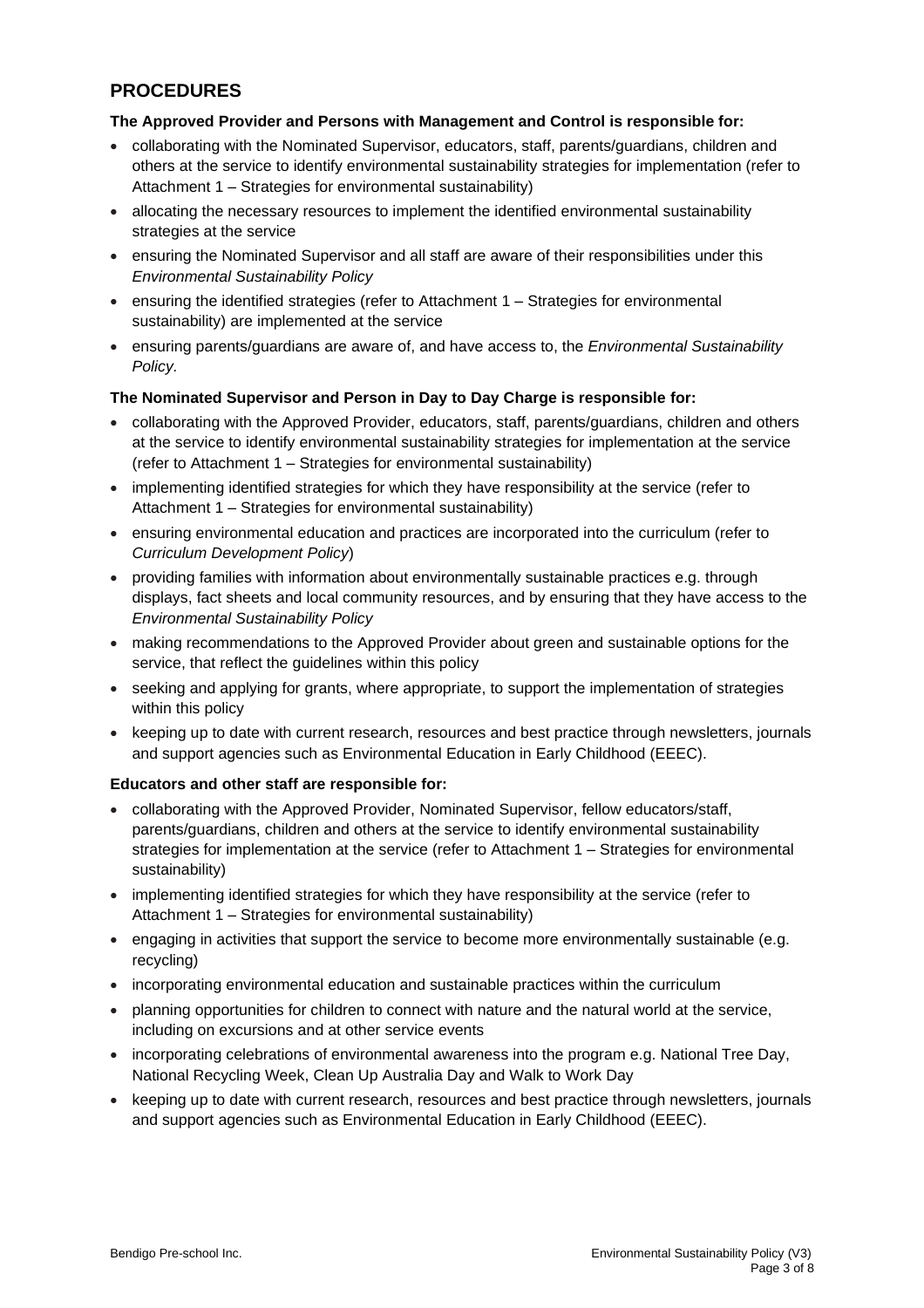#### **Parents/guardians are responsible for:**

- collaborating with the Approved Provider, Nominated Supervisor, educators, staff, children and others at the service to identify environmental sustainability strategies for implementation at the service (refer to Attachment 1 – Strategies for environmental sustainability)
- following the strategies identified and outlined in this *Environmental Sustainability Policy*
- encouraging their children to adopt environmentally sustainable practices at both the service and at home.

**Volunteers and students, while at the service, are responsible for following this policy and its procedures.**

## **EVALUATION**

In order to assess whether the values and purposes of the policy have been achieved, the Approved Provider will:

- regularly seek feedback from everyone affected by the policy regarding its effectiveness
- monitor the implementation, compliance, complaints and incidents in relation to this policy
- keep the policy up to date with current legislation, research, policy and best practice
- revise the policy and procedures as part of the service's policy review cycle, or as required
- notify parents/guardians at least 14 days before making any changes to this policy or its procedures.

## **ATTACHMENTS**

• Attachment 1: Strategies for Environmental Sustainability

## **AUTHORISATION**

This policy was adopted by the Approved Provider of Bendigo Pre School on 8 th September 2020.

## **REVIEW DATE:** SEPTEMBER 2022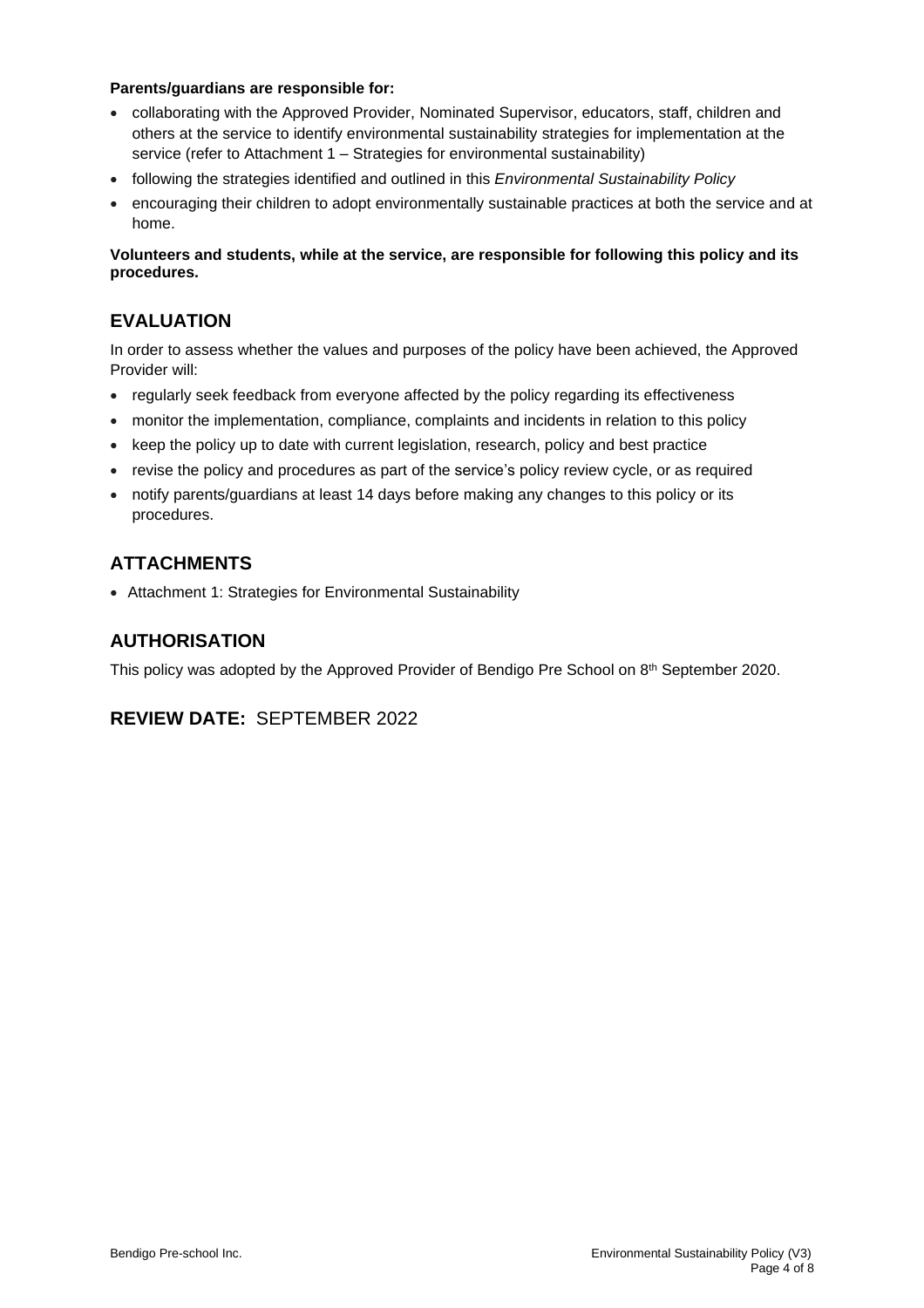## **ATTACHMENT 1 Strategies for Environmental Sustainability**

This checklist can be used to promote discussion and formulate an environmental sustainability policy for the service. Many of these strategies were drawn from Mia Hughes' *Climbing the little green steps: How to promote sustainability within early childhood services in your local area* (refer to *Sources*). Other strategies can be added to the checklist as required – refer to *Sources* as a starting point for further information. Ensure that responsibility for implementation is allocated to each strategy adopted e.g. Approved Provider, Nominated Supervisor, educators, parents/guardians, children etc. Agreed strategies should form the basis of the service's *Environmental Sustainability Policy*.

| <b>Strategy</b>                                                                                                                                                                                                           | Adopt<br>(Yes/No) | <b>Responsible for</b><br>implementation (e.g.<br>Nominated Supervisor,<br>educators, etc.) |
|---------------------------------------------------------------------------------------------------------------------------------------------------------------------------------------------------------------------------|-------------------|---------------------------------------------------------------------------------------------|
| <b>Data Collection</b>                                                                                                                                                                                                    |                   |                                                                                             |
| Collect baseline data from energy and water bills,<br>and monitor waste collection. Use information<br>gathered to set reduction targets and evaluate<br>whether they have been achieved.                                 |                   |                                                                                             |
| <b>Green purchasing</b>                                                                                                                                                                                                   |                   |                                                                                             |
| Purchase local products.                                                                                                                                                                                                  |                   |                                                                                             |
| Purchase recycled products.                                                                                                                                                                                               |                   |                                                                                             |
| Purchase energy and water efficient products.                                                                                                                                                                             |                   |                                                                                             |
| Purchase organic produce.                                                                                                                                                                                                 |                   |                                                                                             |
| Purchase items with minimal packaging.                                                                                                                                                                                    |                   |                                                                                             |
| Purchase chemical-free, green cleaning products.                                                                                                                                                                          |                   |                                                                                             |
| Purchase formaldehyde-free paint.                                                                                                                                                                                         |                   |                                                                                             |
| Waste                                                                                                                                                                                                                     |                   |                                                                                             |
| Minimise waste from one-use, throwaway products<br>(e.g. paper towels, disposable nappies, wet wipes)<br>by changing behaviours and procedures, and using<br>alternative products. The following are some<br>suggestions: |                   |                                                                                             |
| Replace paper towels with individual cloth towels<br>on a peg located in the bathroom or at each<br>child's locker, and washed each week.                                                                                 |                   |                                                                                             |
| Install a low energy electric hand dryer.                                                                                                                                                                                 |                   |                                                                                             |
| Cut paper towels in half to reduce waste while<br>working towards using cloth towels or installing a<br>low energy electric hand dryer.                                                                                   |                   |                                                                                             |
| Replace disposable nappies with a nappy wash<br>service.                                                                                                                                                                  |                   |                                                                                             |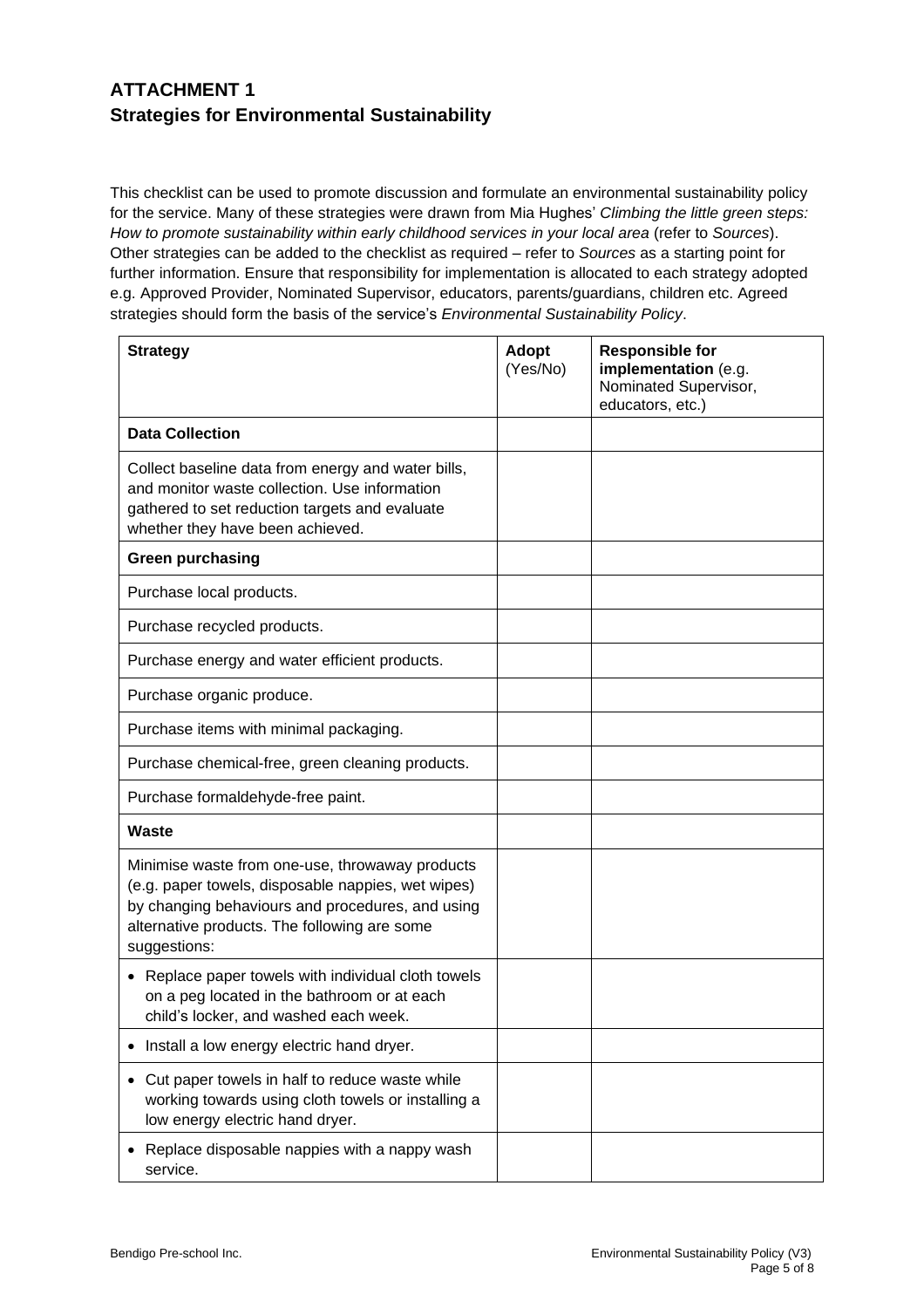| • Replace wet wipes with washable cloths.                                                                                                                                                                                   |  |
|-----------------------------------------------------------------------------------------------------------------------------------------------------------------------------------------------------------------------------|--|
| Encourage children to bring a rubbish-free<br>lunch/snack in a reusable container.                                                                                                                                          |  |
| Adopt green cleaning practices by using safe and<br>sustainable cleaning products and methods.                                                                                                                              |  |
| Recycle plastic waste (codes #1-#7), glass, paper,<br>cardboard, foil and metal.                                                                                                                                            |  |
| Investigate composting of food scraps.                                                                                                                                                                                      |  |
| Explore the waste hierarchy of refuse within the<br>educational program i.e. reduce, reuse, repair and<br>recycle.                                                                                                          |  |
| Refrain from using food items for children's play<br>experiences (e.g. rice, pasta, jelly etc.) as this is<br>wasteful of both the food items, and the water and<br>energy used in production.                              |  |
| Promote recycling and reusing items e.g. through<br>SWAP markets for children's clothing, toys and<br>books.                                                                                                                |  |
| <b>Energy</b>                                                                                                                                                                                                               |  |
| Turn off computers and/or screens when not in use.                                                                                                                                                                          |  |
| Turn off computers and electrical equipment before<br>leaving the building.                                                                                                                                                 |  |
| Install and use ceiling fans instead of air<br>conditioning, when appropriate.                                                                                                                                              |  |
| Close doors and windows when heating or air<br>conditioning the building where possible, while<br>maintaining adequate ventilation. Strategies must be<br>developed for indoor-outdoor programs to enable<br>this to occur. |  |
| Turn off fridges that are not in use during extended<br>holiday periods (ensure no food remains and the<br>fridge is cleaned well beforehand).                                                                              |  |
| Turn lights off when not required. Install light<br>sensors where possible.                                                                                                                                                 |  |
| Upgrade old appliances with energy efficient<br>appliances.                                                                                                                                                                 |  |
| <b>Water</b>                                                                                                                                                                                                                |  |
| Install 5,000-20,000 litre water tanks and consider<br>connecting these to toilets.                                                                                                                                         |  |
| Set limits for water use during play, while<br>acknowledging that water play is important and that<br>children need to use water in order to learn how to<br>conserve it.                                                   |  |
| Ensure that water from troughs and bowls is reused<br>to water the garden.                                                                                                                                                  |  |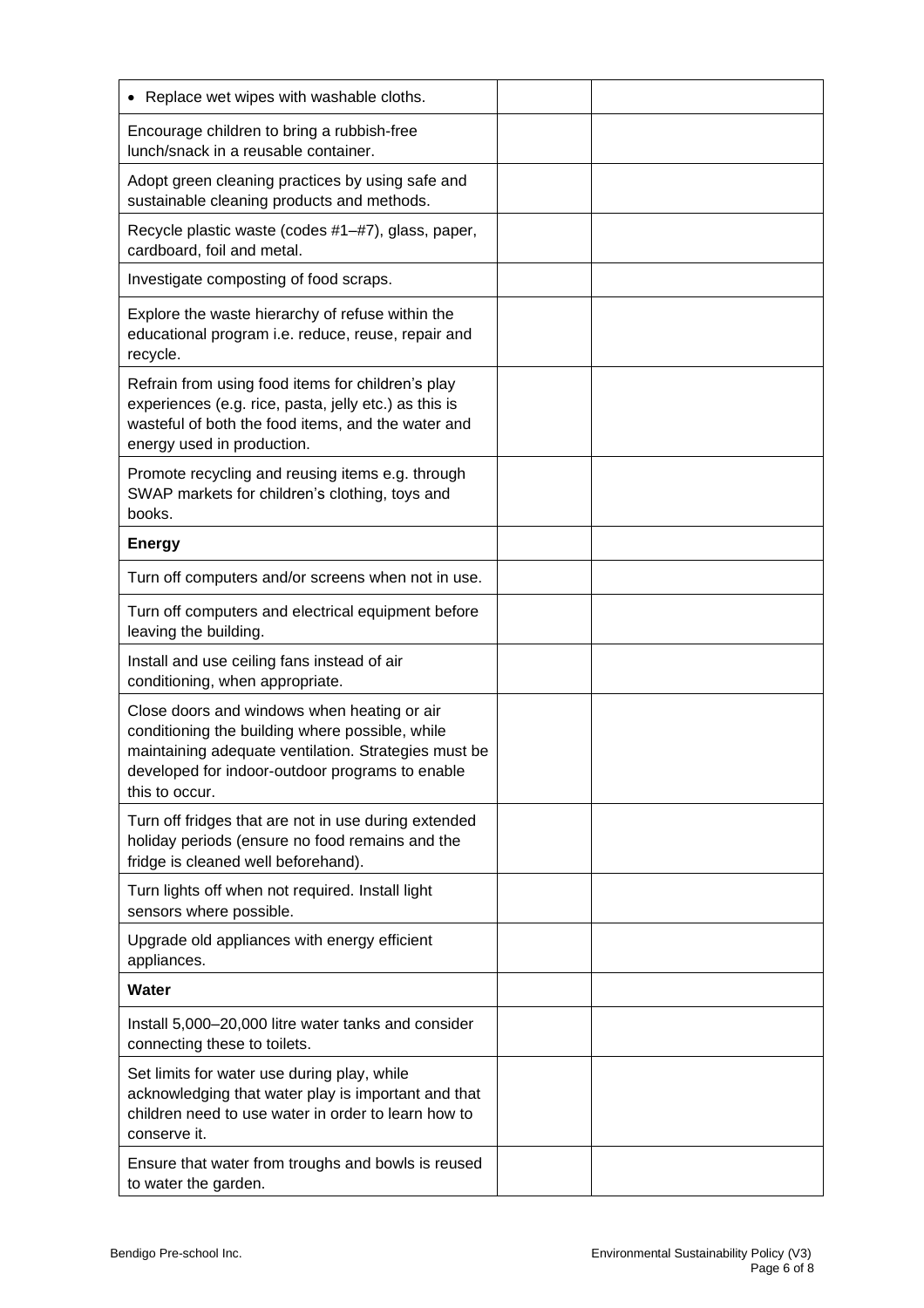| Use grey water (containing low salt/phosphate<br>detergents) to water grass and gardens when<br>children are not in attendance at the service.                                                                                                                |  |
|---------------------------------------------------------------------------------------------------------------------------------------------------------------------------------------------------------------------------------------------------------------|--|
| Install water saving taps in children's bathrooms.                                                                                                                                                                                                            |  |
| Install dual flush toilets.                                                                                                                                                                                                                                   |  |
| Place buckets or watering cans next to drink<br>stations to collect excess water.                                                                                                                                                                             |  |
| <b>Biodiversity</b>                                                                                                                                                                                                                                           |  |
| Grow food crops in vegetable gardens.                                                                                                                                                                                                                         |  |
| Plant fruit trees.                                                                                                                                                                                                                                            |  |
| Grow a diverse range of plants, and develop<br>children's understanding of how plant diversity<br>encourages animal diversity.                                                                                                                                |  |
| Grow indigenous (native) and water-wise plants.                                                                                                                                                                                                               |  |
| Water plants in the play space using recycled water<br>where possible. Plants are a precious resource for<br>the planet and should be protected and nurtured.                                                                                                 |  |
| <b>Transport</b>                                                                                                                                                                                                                                              |  |
| Encourage staff to walk, cycle or catch public<br>transport to work and on excursions, where<br>possible.                                                                                                                                                     |  |
| Create prominent, effective spaces for the storage<br>of bikes and prams to promote riding and walking to<br>staff and families.                                                                                                                              |  |
| <b>Curriculum</b>                                                                                                                                                                                                                                             |  |
| Role-model sustainable practices and behaviours.<br>Actions such as reusing water from a sink and<br>switching off lights when not in use can have a large<br>impact on young children, who are at a formative<br>stage with respect to skills and attitudes. |  |
| Aim to counteract the 'throwaway' mentality that<br>children experience every day in relation to waste.                                                                                                                                                       |  |
| Take every opportunity to talk with young children<br>about sustainable practices, and encourage older<br>children to take part in these practices.                                                                                                           |  |
| Assign roles such as water, waste and energy<br>monitors to children within the service (consider<br>providing them with badges and charts appropriate<br>to their role). Children are often vigilant at<br>monitoring the behaviour of their peers.          |  |